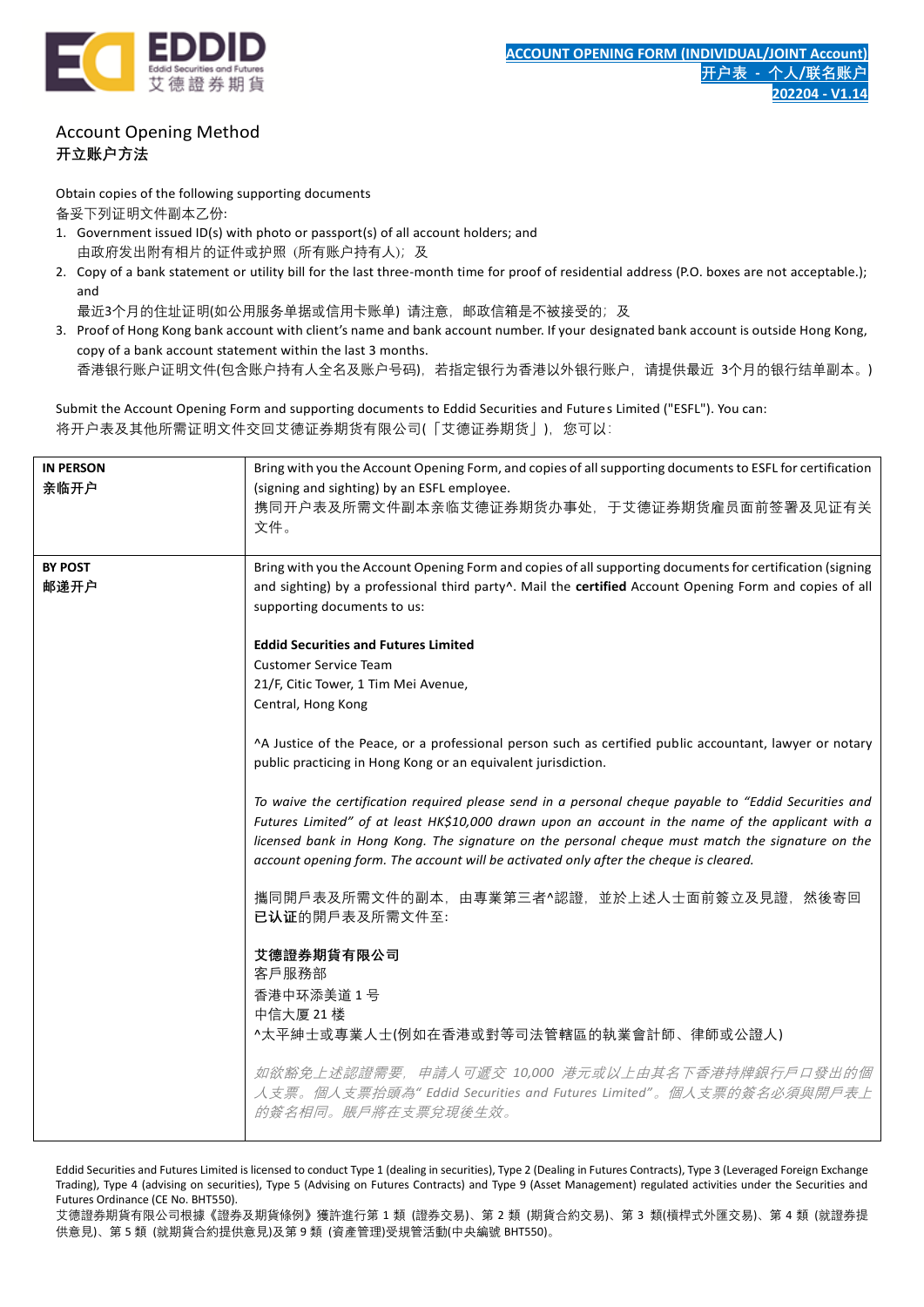| ID<br>ID                                         |
|--------------------------------------------------|
| <b>Eddid Securities and Futures</b><br>德 證 券 期 貨 |

|                                                                                      |                                  |                                                                                                                                              |                                                                                                                                                  |              | 202204-V1.14                                                                         |
|--------------------------------------------------------------------------------------|----------------------------------|----------------------------------------------------------------------------------------------------------------------------------------------|--------------------------------------------------------------------------------------------------------------------------------------------------|--------------|--------------------------------------------------------------------------------------|
| Please attach:<br>Copy of Primary (and Joint) Client's ID card or passport<br>$\Box$ |                                  |                                                                                                                                              | 請附上:<br>□ 个人(及联名)账户持有人的身份证或护照副本。                                                                                                                 |              |                                                                                      |
| $\Box$                                                                               |                                  |                                                                                                                                              | Copy of a bank statement or utility bill within the last 3 months for proof □ 最近 3 个月的银行结单或公共服务单据副本作为提供住址                                        |              |                                                                                      |
| of residential address.                                                              |                                  |                                                                                                                                              | 证明。                                                                                                                                              |              |                                                                                      |
| $\Box$<br>a bank account statement within the last 3 months.                         |                                  | Proof of Hong Kong bank account with client's name and bank account<br>number. If your designated bank account is outside Hong Kong, copy of | 银行结单副本。                                                                                                                                          |              | □ 香港银行账户证明文件(包含账户持有人全名及账户号码),<br>若指定银行为香港以外之银行账户,请提供最近 3 个月的                         |
|                                                                                      |                                  |                                                                                                                                              | Please complete this form in BLOCK LETTER and check one only for items with "*"請以正楷填寫本表格並于"*"項目選擇其一                                              |              |                                                                                      |
|                                                                                      |                                  |                                                                                                                                              | Under the HKIDR, client should provide Type of Identity Document in this order of priority: (1) HKID card; (2) national identification document; |              |                                                                                      |
| (3) passport);                                                                       |                                  |                                                                                                                                              | 根據香港投資者識別碼制度,身分證明文件類別請按以下優先次序排第:(1)香港身份證;(2)國民身分證明文件;(3)護照                                                                                       |              |                                                                                      |
| A1. Application For*申请账户为*                                                           |                                  | A2. Account Type* 账户类别*:                                                                                                                     |                                                                                                                                                  |              |                                                                                      |
| $\Box$ Individual Account                                                            |                                  | <b>Eddid Securities and Futures Limited ("ESFL")</b>                                                                                         |                                                                                                                                                  |              | 艾德证券期货有限公司(「艾德证券期货」)                                                                 |
| 个人账户                                                                                 |                                  |                                                                                                                                              | Hong Kong and Global Securities Account (Cash)                                                                                                   |              | 香港及环球证券账户(现金)                                                                        |
| $\Box$ Joint Account                                                                 |                                  |                                                                                                                                              | Hong Kong and Global Securities Account (Margin)                                                                                                 |              | 香港及环球证券账户(保证金)                                                                       |
| 联名账户                                                                                 |                                  |                                                                                                                                              | Hong Kong and Global Futures Account (Margin)                                                                                                    |              | 香港及环球期货账户(保证金)                                                                       |
|                                                                                      |                                  |                                                                                                                                              | Leveraged Foreign Exchange Account (Margin)                                                                                                      |              | 杠杆式外汇账户(保证金)                                                                         |
| A3. Account Opening Method* 开户方法*<br>Face-to-face                                    |                                  | Non-Face-to-face 非亲身开户                                                                                                                       |                                                                                                                                                  |              |                                                                                      |
| 亲身开户                                                                                 |                                  | □ Certified by other persons 由其他人进行验证                                                                                                        |                                                                                                                                                  |              |                                                                                      |
| $\Box$ IN PERSON                                                                     |                                  | □ Electronic Signature Certificates No 电子签名证书号码:                                                                                             |                                                                                                                                                  |              |                                                                                      |
| 亲临开户                                                                                 |                                  |                                                                                                                                              |                                                                                                                                                  |              | □ Mail approach - HK\$10,000 OR above cheque certification 邮递 – 以 10,000 港元或以上个人支票认证 |
|                                                                                      |                                  |                                                                                                                                              | $\Box$ Online onboarding of clients using a designated bank account in Hong Kong                                                                 |              |                                                                                      |
|                                                                                      |                                  | 透过使用指定香港银行帐户在网上与客户建立业务关                                                                                                                      |                                                                                                                                                  |              |                                                                                      |
|                                                                                      |                                  |                                                                                                                                              | □ Remote onboarding of overseas individual clients 透过遥距程序与海外个人客户建立业务关系                                                                           |              |                                                                                      |
| Title 称谓                                                                             | □ Mr.先生 □ Mrs.太太                 | B. Primary Account Holder Information 主要账户持有人资料                                                                                              |                                                                                                                                                  |              |                                                                                      |
| Last Name (Surname)英文姓氏                                                              |                                  | □ Miss 小姐<br>First Name 英文名字                                                                                                                 | Chinese Name 中文姓名                                                                                                                                |              |                                                                                      |
|                                                                                      |                                  |                                                                                                                                              |                                                                                                                                                  |              |                                                                                      |
|                                                                                      |                                  |                                                                                                                                              |                                                                                                                                                  |              |                                                                                      |
|                                                                                      |                                  |                                                                                                                                              | If you have changed your legal name, please provide: 如阁下曾经更改法定姓名, 请提供                                                                            |              |                                                                                      |
| Former English Name 曾用英文姓名                                                           |                                  |                                                                                                                                              | Former Chinese Name 曾用中文姓名                                                                                                                       |              |                                                                                      |
| ID Card No. / Passport No. 身份证或护照号码                                                  |                                  |                                                                                                                                              | Country of Issue 签发国家                                                                                                                            |              |                                                                                      |
|                                                                                      |                                  |                                                                                                                                              |                                                                                                                                                  |              |                                                                                      |
|                                                                                      |                                  |                                                                                                                                              |                                                                                                                                                  |              |                                                                                      |
| Nationality 国籍                                                                       |                                  |                                                                                                                                              | Type of Identity Document 身份证件类別                                                                                                                 |              |                                                                                      |
|                                                                                      |                                  |                                                                                                                                              |                                                                                                                                                  |              |                                                                                      |
| Place of Birth 出生地点                                                                  |                                  |                                                                                                                                              | Date of Birth (mm/dd/yy) 出生日期 (月/日/年)                                                                                                            |              |                                                                                      |
|                                                                                      |                                  |                                                                                                                                              |                                                                                                                                                  |              |                                                                                      |
|                                                                                      |                                  | Email Address (for communication and delivery of electronic                                                                                  | Tel No. (for communication) 电话号码(用于通讯)                                                                                                           |              |                                                                                      |
| statements) 电邮(用于通讯及发送电子结单)                                                          |                                  |                                                                                                                                              |                                                                                                                                                  |              |                                                                                      |
|                                                                                      |                                  |                                                                                                                                              |                                                                                                                                                  |              |                                                                                      |
|                                                                                      |                                  |                                                                                                                                              |                                                                                                                                                  |              |                                                                                      |
|                                                                                      |                                  | Residential Address (P.O. Box is not acceptable) 住宅地址(不接受邮政信箱)                                                                               |                                                                                                                                                  |              |                                                                                      |
|                                                                                      |                                  |                                                                                                                                              |                                                                                                                                                  |              |                                                                                      |
|                                                                                      |                                  |                                                                                                                                              | Mailing address (if different from Residential Address) 邮寄地址(如与住宅地址不同)                                                                           |              |                                                                                      |
|                                                                                      |                                  |                                                                                                                                              |                                                                                                                                                  |              |                                                                                      |
|                                                                                      |                                  |                                                                                                                                              |                                                                                                                                                  |              |                                                                                      |
|                                                                                      |                                  | C. Primary Account Holder Employment Details 主要账户持有人就业资料                                                                                     |                                                                                                                                                  |              |                                                                                      |
| <b>Employment Status</b><br>就业情况                                                     | □ Employed 就业<br>□ Unemployed 无业 |                                                                                                                                              | □ Self Employed 自雇<br>□ Others 其他                                                                                                                | □ Retired 退休 |                                                                                      |
| Name of Current Employer目前公司名称                                                       |                                  |                                                                                                                                              | Business Address 办公室地址                                                                                                                           |              |                                                                                      |
|                                                                                      |                                  |                                                                                                                                              |                                                                                                                                                  |              |                                                                                      |
|                                                                                      |                                  | Occupation 职位                                                                                                                                | Year of employed 受雇年期                                                                                                                            |              |                                                                                      |
| Nature of Business 业务性质                                                              |                                  |                                                                                                                                              |                                                                                                                                                  |              | Business phone No.办公室电话                                                              |
|                                                                                      |                                  |                                                                                                                                              |                                                                                                                                                  |              |                                                                                      |
|                                                                                      |                                  |                                                                                                                                              | 艾德证券期货有限公司 Eddid Securities and Futures Limited                                                                                                  |              |                                                                                      |
|                                                                                      |                                  |                                                                                                                                              | 香港中环添美道1号中信大厦21楼 21/F, Citic Tower, 1 Tim Mei Avenue, Central, Hong Kong                                                                         |              | 1                                                                                    |
|                                                                                      |                                  |                                                                                                                                              |                                                                                                                                                  |              |                                                                                      |
|                                                                                      |                                  |                                                                                                                                              | ↓(852) 3896 6300  cs@eddidsec.com  @eddid.com.hk                                                                                                 |              |                                                                                      |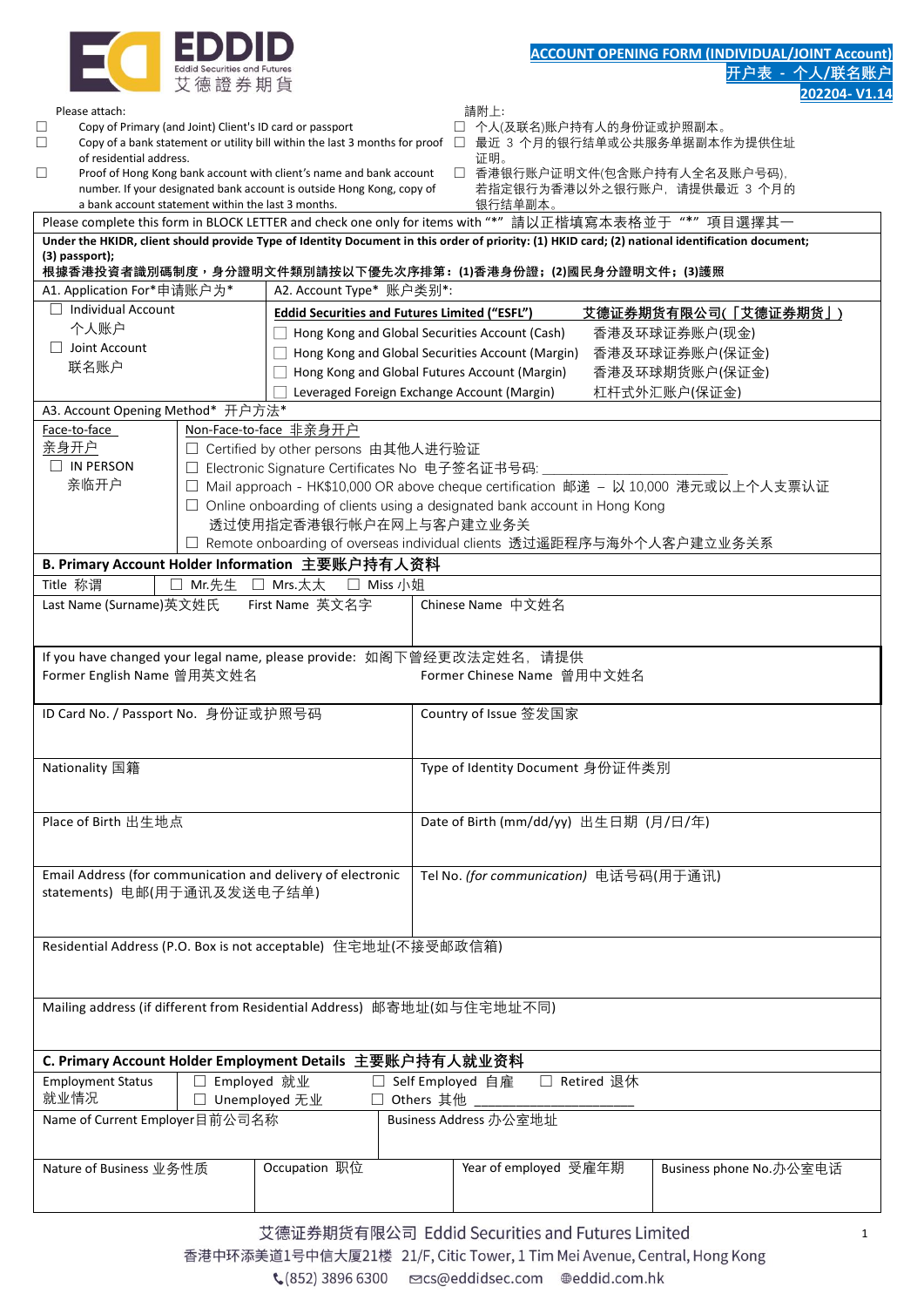

| D. Primary Account Holder Financial and Other Details  主要账户持有人财务及其他资料                                                                                             |                            |                  |
|-------------------------------------------------------------------------------------------------------------------------------------------------------------------|----------------------------|------------------|
| D1. Your financial information 客户财务资料:                                                                                                                            |                            |                  |
| Total annual income (HKD) 客户全年总收入为(港元)                                                                                                                            |                            |                  |
| □< \$200,000 □\$200,001-\$500,000 □\$500,001-\$1,000,000 □>\$1,000,001 (please specify 请注明):_____________                                                         |                            |                  |
| Total net worth (HKD) 客户资产净值(港元):                                                                                                                                 |                            |                  |
| □< \$1,000,000 □\$1,000,001-\$3,000,000 □\$3,000,001-\$8,000,000 □>\$8,000,001(please specify 请注明):_________________                                              |                            |                  |
| Source(s) of fund/ wealth for trading? (Check all apply) 客户交易的资金/财富来源(选择所有适用)                                                                                     |                            |                  |
| □Employment 就业薪金 □ Self-Employment business 自营业务收益<br>□Saving 储蓄                                                                                                  |                            |                  |
| □Pension 退休金<br>□ Others 其他(please specify 请注明):<br>□Investment 投资                                                                                                |                            |                  |
| D2. Your investment experience and investment products 客户投资经验及曾买卖产品:                                                                                              |                            |                  |
| □ <1 year 少于一年 □ 1-5 years 一至五年 □ 6-10 years 六至十年<br>□ Securities 证券                                                                                              |                            | □ >10 years 多于十年 |
| □ CBBC 牛熊证<br>□ <1 year 少于一年 □ 1-5 years 一至五年 □ 6-10 years 六至十年                                                                                                   |                            | □ >10 years 多于十年 |
| □ Warrants 衍生权证(窝轮)<br>□ <1 year 少于一年 □ 1-5 years 一至五年                                                                                                            | 6-10 years 六至十年<br>$\perp$ | □ >10 years 多于十年 |
| □ Futures 期货<br>□ <1 year 少于一年 □ 1-5 years 一至五年                                                                                                                   | 6-10 years 六至十年<br>П       | □ >10 years 多于十年 |
| □ Options 期权<br>□ <1 year 少于一年 □ 1-5 years 一至五年                                                                                                                   | 6-10 years 六至十年<br>⊔       | >10 years 多于十年   |
| □ Foreign Exchange 外汇<br>□ <1 year 少于一年 □ 1-5 years 一至五年                                                                                                          | 6-10 years 六至十年            | >10 years 多于十年   |
| □ Others 其他:<br>□ <1 year 少于一年 □ 1-5 years 一至五年                                                                                                                   | 6-10 years 六至十年            | >10 years 多于十年   |
| D3. Your Knowledge of Derivative Products 客户对衍生产品的认识                                                                                                              | YES 是                      | NO 否             |
| If you have knowledge on derivative products, please answer the following questions.<br>假若您对衍生产品有认识,请回答以下问题。                                                      |                            |                  |
| Has the Client ever undergone training or attended courses on derivative products                                                                                 | □                          | $\Box$           |
| with general knowledge of the nature and risks of derivatives? 客户是否曾接受                                                                                            |                            |                  |
| 有关衍生产品性质和风险的一般知识培训或修读相关课程?                                                                                                                                        |                            |                  |
| Has the Client current or previous work experience related to derivative products?<br>$\bullet$<br>客户是否从现时或过去拥有与衍生产品有关的工作经验?                                      | □                          | $\Box$           |
| Has the Client executed five or more transactions within the past three years in<br>$\bullet$                                                                     |                            |                  |
| derivative products, e.g. Derivative Warrants, Callable Bull/Bear Contracts, Stock<br>Options, Futures and Options, Commodities, Structured Products and Exchange | □                          | $\Box$           |
| Traded Funds, etc.? 客户是否于过去 3 年曾执行 5 次或以上有关衍生产品的                                                                                                                  |                            |                  |
| 交易,例如:衍生权证、牛熊证、股票期权、期货及期权、商品、结构性产                                                                                                                                 |                            |                  |
| 品及交易所买卖基金等?                                                                                                                                                       |                            |                  |
| D4. Have you ever declared bankrupt or served with a bankruptcy petition? 客户是否曾经宣告破产或被申请破产?                                                                       |                            |                  |
| □ No 没有                                                                                                                                                           |                            |                  |
| □ Yes 有, Date of Bankruptcy 破产日期                                                                                                                                  |                            |                  |
| +Please provide the Certificate of Discharge 请提供破产解除证明书                                                                                                           |                            |                  |
| D5. Is the Client employed by or related to someone who is employed by ESFL?                                                                                      |                            |                  |
| 客户是否艾德证券期货的雇员或任何其雇员的亲属?                                                                                                                                           |                            |                  |
| □ No 否                                                                                                                                                            |                            |                  |
| Yes 是, Name and Relationship of ESFL's employee 艾德证券期货雇员名称及关系                                                                                                     |                            |                  |
| D6. Is the Client related to any ESFL's client(s)? 客户是否与任何艾德证券期货客户有关连?                                                                                            |                            |                  |
| □ No 否                                                                                                                                                            |                            |                  |
| □ Yes 是, Name of ESFL's client 艾德证券期货客户名称                                                                                                                         |                            |                  |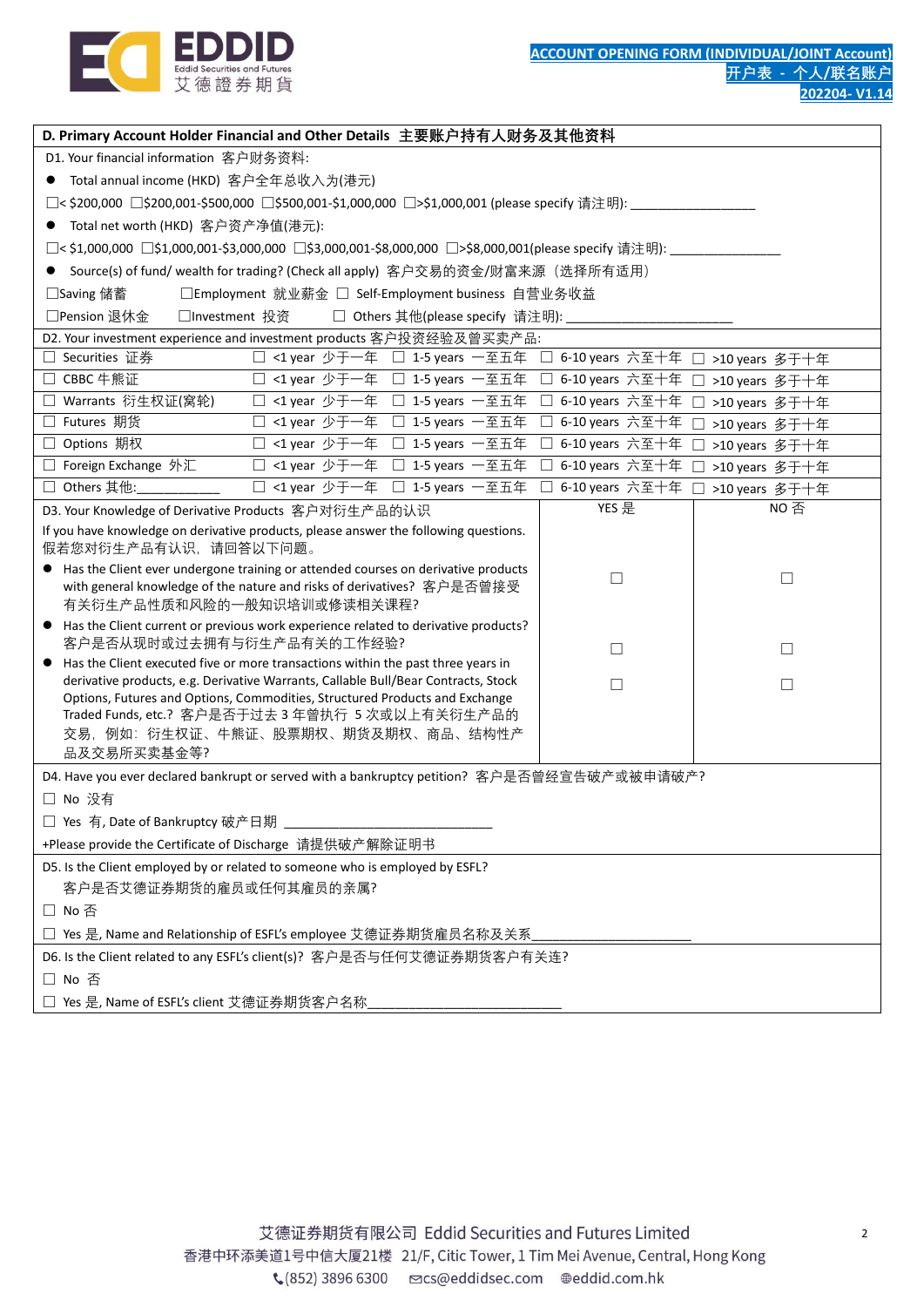

| D7. Is the Client a director or an employee of the Securities and Futures Commission ("SFC") licensed entity, or an accredited person of<br>any exchange participant of the Hong Kong Exchange or any licensed or registered person of SFC? |                                                                                                                     |
|---------------------------------------------------------------------------------------------------------------------------------------------------------------------------------------------------------------------------------------------|---------------------------------------------------------------------------------------------------------------------|
| 客户是否香港交易所之交易所参与者或证监会之持牌人或注册人之董事、雇员或认可人士?                                                                                                                                                                                                    |                                                                                                                     |
| □ No 否                                                                                                                                                                                                                                      |                                                                                                                     |
| □ Yes 是, the Client is a director or an employee or an accredited person of the following exchange participant of the Hong Kong<br>港交易所之交易所参与者或证监会之持牌人或注册人之董事、雇员或认可人士: (请详述)                                                                | Exchange or licensed or registered person of the Securities and Futures Commission: (Please provide details) 客户为以下香 |
| +Please provide employer's consent letter  请提供雇主同意书                                                                                                                                                                                         |                                                                                                                     |
| D8. Are you U.S. citizenship or lawful permanent resident status? 客户是否拥有美国公民或美国合法永久居民身份?                                                                                                                                                    |                                                                                                                     |
| □ No 否                                                                                                                                                                                                                                      |                                                                                                                     |
| □ Yes 是, Taxpayer Identification No. (T.I.N) 税务编号:                                                                                                                                                                                          |                                                                                                                     |
| D9. Are you a US resident for tax purpose? 就税务而言, 您是否美国居民?                                                                                                                                                                                  |                                                                                                                     |
| □ No 否                                                                                                                                                                                                                                      |                                                                                                                     |
| □ Yes 是, Taxpayer Identification No. (T.I.N) 税务编号: _________                                                                                                                                                                                |                                                                                                                     |
| D10. Is the Client a "Politically Exposed Person (PEP)" or related to PEP as defined by the Hong Kong Law?<br>客户是否香港法律定义下的"政治公众人物 (PEP) "或与政治公众人物有密切联系?                                                                                     |                                                                                                                     |
| □ No 否                                                                                                                                                                                                                                      |                                                                                                                     |
| □ Yes 是, Position/ Name of PEP 职位/政治公众人物名称                                                                                                                                                                                                  |                                                                                                                     |
| D11. Your investment objective? (Check all apply)  客户的投资目标是(选择所有适用):                                                                                                                                                                        |                                                                                                                     |
| Speculation 投机<br>$\Box$                                                                                                                                                                                                                    | □ Hedging 对冲  □ Capital growth 资产增值  □ Interest/Dividend Income 利息/股息收入                                             |
| D12. Your risk tolerance level 客户的风险承受能力是:                                                                                                                                                                                                  |                                                                                                                     |
| $\Box$ Medium $\uparrow$<br>□ High 高<br>□ Low 低                                                                                                                                                                                             |                                                                                                                     |
| E. Joint Account Holder Information  联名账户持有人资料  (For Joint Account application only  仅供联名账户申请)                                                                                                                                              |                                                                                                                     |
| Relationship with Primary Account Holder 与主要账户持有人的关系:                                                                                                                                                                                       |                                                                                                                     |
| □ Immediate Family 直系亲属 Please specify 请注明:                                                                                                                                                                                                 |                                                                                                                     |
| □ Relatives 亲属 □ Friends 朋友 □ Others 其他:                                                                                                                                                                                                    |                                                                                                                     |
| Title 称谓<br>□ Mr.先生 □Mrs.太太<br>□ Miss 小姐                                                                                                                                                                                                    |                                                                                                                     |
| Last Name (Surname) 英文姓氏 First Name 英文名字                                                                                                                                                                                                    | Chinese Name 中文姓名                                                                                                   |
|                                                                                                                                                                                                                                             |                                                                                                                     |
| If you have changed your legal name, please provide: 如阁下曾经更改法定姓名, 请提供:                                                                                                                                                                      |                                                                                                                     |
| Former English Name 曾用英文姓名                                                                                                                                                                                                                  | Former Chinese Name 曾用中文姓名                                                                                          |
| ID Card No. / Passport No. 身份证或护照号码                                                                                                                                                                                                         | Country of Issue 签发国家                                                                                               |
|                                                                                                                                                                                                                                             |                                                                                                                     |
| Nationality 国籍                                                                                                                                                                                                                              |                                                                                                                     |
|                                                                                                                                                                                                                                             | Type of Identity Document 身份证件类别                                                                                    |
|                                                                                                                                                                                                                                             |                                                                                                                     |
| Place of Birth 出生地点                                                                                                                                                                                                                         | Date of Birth (mm/dd/yy) 出生日期 (月/日/年)                                                                               |
|                                                                                                                                                                                                                                             |                                                                                                                     |
| Email Address (for communication and delivery of electronic                                                                                                                                                                                 | Tel No. (for communication) 电话号码(用于通讯)                                                                              |
| statements) 电邮(用于通讯及发送电子结单)                                                                                                                                                                                                                 |                                                                                                                     |
|                                                                                                                                                                                                                                             |                                                                                                                     |
| Residential Address (P.O. Box is not acceptable) 住宅地址(不接受邮政信箱)                                                                                                                                                                              |                                                                                                                     |
|                                                                                                                                                                                                                                             |                                                                                                                     |
|                                                                                                                                                                                                                                             |                                                                                                                     |
| Mailing address (if different from Residential Address) 邮寄地址(如与住宅地址不同)                                                                                                                                                                      |                                                                                                                     |
|                                                                                                                                                                                                                                             |                                                                                                                     |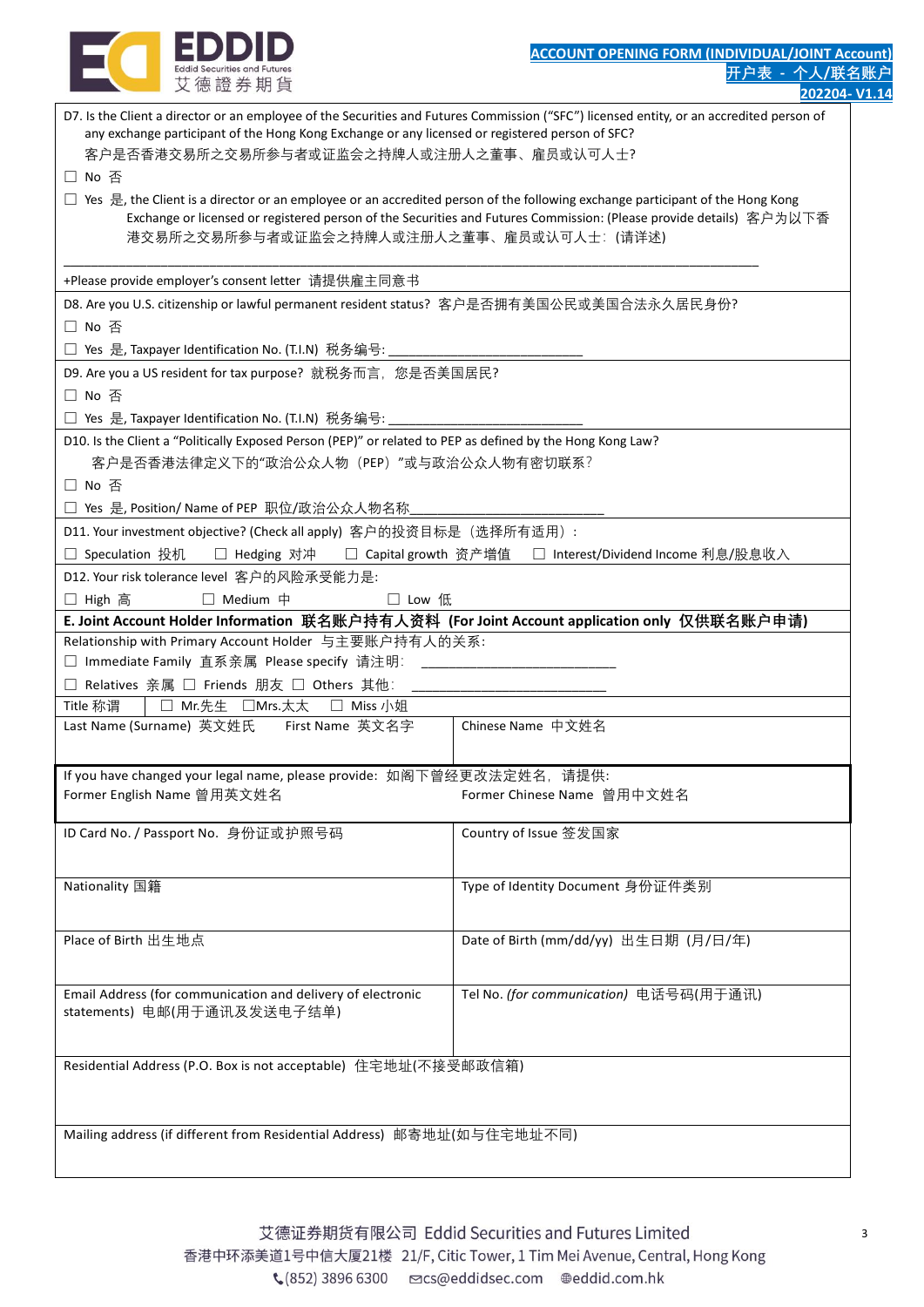

|                                             |               | F. Joint Account Holder Employment Details  联名账户持有人就业资料                                                                   |                    |                                  |                            |                                                                                                         |
|---------------------------------------------|---------------|---------------------------------------------------------------------------------------------------------------------------|--------------------|----------------------------------|----------------------------|---------------------------------------------------------------------------------------------------------|
| Employment                                  | □ Employed 就业 |                                                                                                                           | □ Self Employed 自雇 |                                  | □ Retired 退休               |                                                                                                         |
| <b>Status</b>                               |               | □ Unemployed 无业                                                                                                           | □ Others 其他        |                                  |                            |                                                                                                         |
| 就业情况<br>Name of Current Employer目前公司名称      |               |                                                                                                                           |                    | Business Address 办公室地址           |                            |                                                                                                         |
|                                             |               |                                                                                                                           |                    |                                  |                            |                                                                                                         |
|                                             |               |                                                                                                                           |                    |                                  |                            |                                                                                                         |
| Nature of Business 业务性质                     |               | Occupation 职位                                                                                                             |                    |                                  | Year of employed 受雇年期      | Business phone No.办公室电话                                                                                 |
|                                             |               |                                                                                                                           |                    |                                  |                            |                                                                                                         |
|                                             |               | G. Joint Account Holder Financial and Other Details  联名账户持有人财务及其他资料                                                       |                    |                                  |                            |                                                                                                         |
| G1. Your financial information 客户财务资料:      |               |                                                                                                                           |                    |                                  |                            |                                                                                                         |
|                                             |               | Total annual income (HKD) 客户全年总收入为(港元):                                                                                   |                    |                                  |                            |                                                                                                         |
|                                             |               | □<\$200,000 □\$200,001-\$500,000 □HK\$500,001-HK\$1,000,000 □>\$1,000,001(please specify 请注明): _________                  |                    |                                  |                            |                                                                                                         |
| Total net worth (HKD) 客户资产净值(港元):           |               |                                                                                                                           |                    |                                  |                            |                                                                                                         |
|                                             |               |                                                                                                                           |                    |                                  |                            | □< \$1,000,000 □\$1,000,001-\$3,000,000 □HK\$3,000,001-HK\$8,000,000 □>\$8,000,001(please specify 请注明): |
|                                             |               |                                                                                                                           |                    |                                  |                            |                                                                                                         |
|                                             |               | Source(s) of fund/ wealth for trading? (Check all apply) 客户交易的资金/财富来源(选择所有适用)                                             |                    |                                  |                            |                                                                                                         |
| □Saving 储蓄                                  |               | □Employment 就业薪金 □Self-Employment business 自营业务收益                                                                         |                    |                                  |                            |                                                                                                         |
| □Pension 退休金                                |               | □Investment 投资                                                                                                            |                    | □ Others 其他(please specify 请注明): |                            |                                                                                                         |
| □ Securities 证券                             |               | G2. Your investment experience and investment products 客户投资经验及曾买卖产品:<br>□ <1 year 少于一年 □ 1-5 years 一至五年 □ 6-10 years 六至十年 |                    |                                  |                            | □ >10 years 多于十年                                                                                        |
| □ CBBC 牛熊证                                  |               | □ <1 year 少于一年 □ 1-5 years 一至五年 □ 6-10 years 六至十年                                                                         |                    |                                  |                            |                                                                                                         |
| Warrants 衍生权证(窝轮)<br>⊔                      |               | □ <1 year 少于一年 □ 1-5 years 一至五年 □ 6-10 years 六至十年                                                                         |                    |                                  |                            | >10 years 多于十年<br>>10 years 多于十年                                                                        |
| □ Futures 期货                                |               | □ <1 year 少于一年 □ 1-5 years 一至五年                                                                                           |                    |                                  | □ 6-10 years 六至十年          | >10 years 多于十年                                                                                          |
| Options 期权<br>$\Box$                        |               | □ <1 year 少于一年 □ 1-5 years 一至五年                                                                                           |                    |                                  | 6-10 years 六至十年<br>$\perp$ | >10 years 多于十年                                                                                          |
| □ Foreign Exchange 外汇                       |               | □ <1 year 少于一年 □ 1-5 years 一至五年                                                                                           |                    |                                  | □ 6-10 years 六至十年          |                                                                                                         |
| Others 其他:<br>$\Box$                        |               | □ <1 year 少于一年 □ 1-5 years 一至五年                                                                                           |                    |                                  | 6-10 years 六至十年            | >10 years 多于十年<br>>10 years 多于十年                                                                        |
|                                             |               | G3. Your Knowledge of Derivative Products 客户对衍生产品的认识                                                                      |                    |                                  | YES 是                      | NO 否                                                                                                    |
|                                             |               | If you have knowledge on derivative products, please answer the following                                                 |                    |                                  |                            |                                                                                                         |
|                                             |               | questions. 假若客户对衍生产品有认识, 请回答以下问题。                                                                                         |                    |                                  |                            |                                                                                                         |
|                                             |               | Has the Client ever undergone training or attended courses on derivative                                                  |                    |                                  | ⊔                          | $\Box$                                                                                                  |
|                                             |               | products with general knowledge of the nature and risks of derivatives? 客户                                                |                    |                                  |                            |                                                                                                         |
|                                             |               | 是否曾接受有关衍生产品性质和风险的一般知识培训或修读相关课程?                                                                                           |                    |                                  |                            |                                                                                                         |
|                                             |               | Has the Client current or previous work experience related to derivative                                                  |                    |                                  |                            |                                                                                                         |
|                                             |               | products? 客户是否从现时或过去拥有与衍生产品有关的工作经验?<br>Has the Client executed five or more transactions within the past three years      |                    |                                  |                            |                                                                                                         |
|                                             |               | in derivative products, e.g. Derivative Warrants, Callable Bull/Bear Contracts,                                           |                    |                                  |                            | $\vert \ \ \vert$                                                                                       |
|                                             |               | Stock Options, Futures and Options, Commodities, Structured Products and                                                  |                    |                                  |                            |                                                                                                         |
|                                             |               | Exchange Traded Funds, etc.? 客户是否于过去 3 年曾执行 5 次或以上有关                                                                      |                    |                                  |                            |                                                                                                         |
| 商品、结构性产品及交易所买卖基金等?                          |               | 衍生产品的交易,例如: 衍生权证、牛熊证、股票期权、期货及期权、                                                                                          |                    |                                  |                            |                                                                                                         |
|                                             |               |                                                                                                                           |                    |                                  |                            |                                                                                                         |
|                                             |               | G4. Have you ever declared bankrupt or served with a bankruptcy petition? 客户是否曾经宣告破产或被申请破产?                               |                    |                                  |                            |                                                                                                         |
| □ No 没有<br>□ Yes 有, Date of Bankruptcy 破产日期 |               |                                                                                                                           |                    |                                  |                            |                                                                                                         |
|                                             |               | +Please provide the Certificate of Discharge 请提供破产解除证明书                                                                   |                    |                                  |                            |                                                                                                         |
|                                             |               | G5. Is the Client employed by or related to someone who is employed by ESFL?                                              |                    |                                  |                            |                                                                                                         |
|                                             |               | 客户是否艾德证券期货的雇员或任何其雇员的亲属?                                                                                                   |                    |                                  |                            |                                                                                                         |
| □ No 否                                      |               |                                                                                                                           |                    |                                  |                            |                                                                                                         |
|                                             |               | Yes 是, Name and Relationship of ESFL's employee 艾德证券期货雇员名称及关系                                                             |                    |                                  |                            |                                                                                                         |
|                                             |               | G6. Is the Client related to any ESFL's client(s)? 客户是否与任何艾德证券期货客户有关连?                                                    |                    |                                  |                            |                                                                                                         |
| □ No 否                                      |               |                                                                                                                           |                    |                                  |                            |                                                                                                         |
|                                             |               | Yes 是, Name of ESFL's client 艾德证券期货客户名称                                                                                   |                    |                                  |                            |                                                                                                         |
|                                             |               |                                                                                                                           |                    |                                  |                            |                                                                                                         |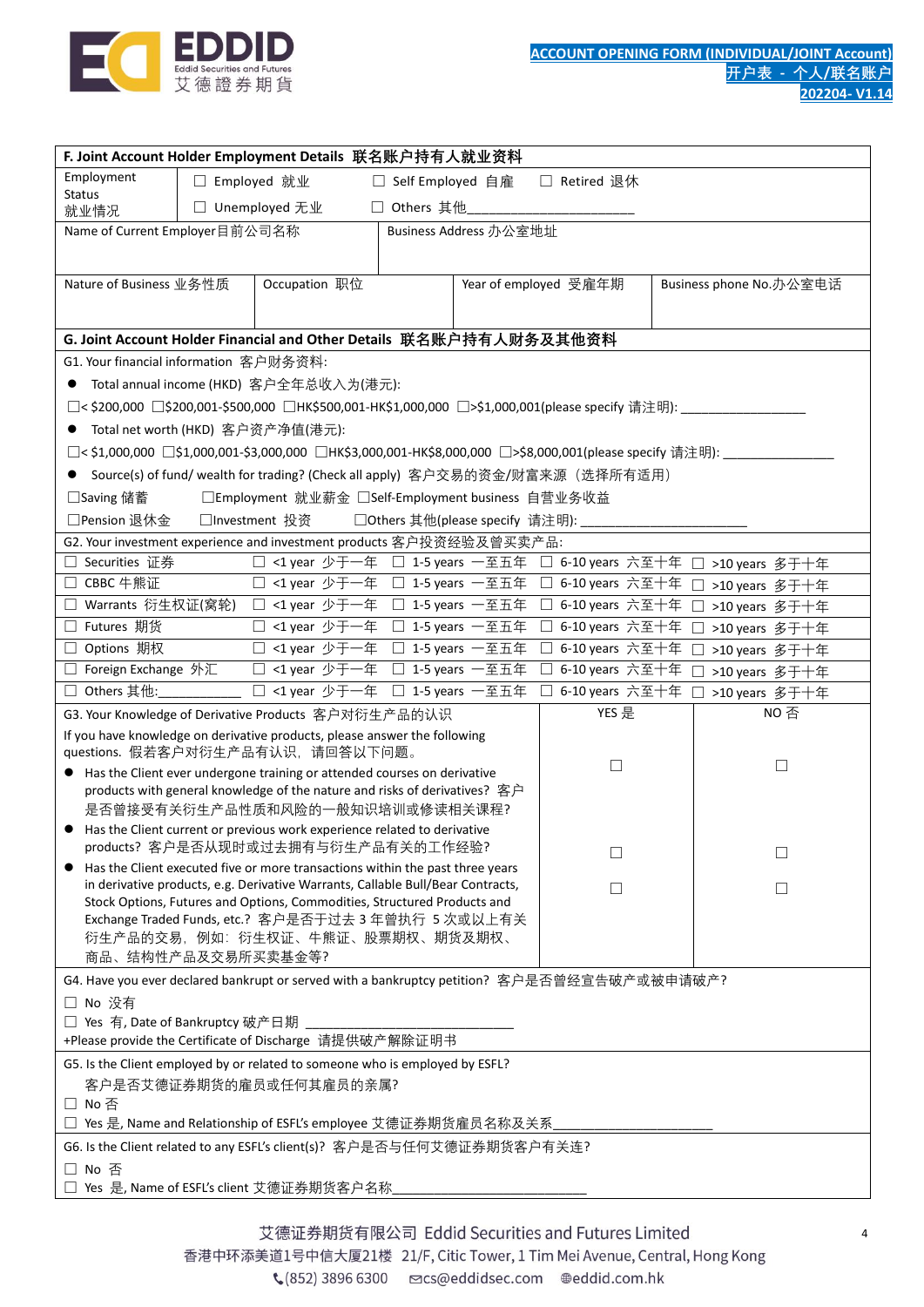

|                           | cuala securities and ruture.<br>艾德證券期貨                                                                                                                                                                                                                                                              |                   |                                | ·尸表 - 个人/联名账 |
|---------------------------|-----------------------------------------------------------------------------------------------------------------------------------------------------------------------------------------------------------------------------------------------------------------------------------------------------|-------------------|--------------------------------|--------------|
|                           |                                                                                                                                                                                                                                                                                                     |                   |                                | 202204-V1    |
|                           | G7. Is the Client a director or an employee of the Securities and Futures Commission ("SFC") licensed entity, or an accredited person of any<br>exchange participant of the Hong Kong Exchange or any licensed or registered person of SFC?                                                         |                   |                                |              |
|                           | 客户是否香港交易所之交易所参与者或证监会之持牌人或注册人之董事、雇员或认可人士?                                                                                                                                                                                                                                                            |                   |                                |              |
| □ No 否                    |                                                                                                                                                                                                                                                                                                     |                   |                                |              |
|                           | □ Yes 是, the Client is a director or an employee or an accredited person of the following exchange participant of the Hong Kong Exchange<br>or licensed or registered person of the Securities and Futures Commission: (Please provide details) 客户为以下香港交易所之交易所参<br>与者或证监会之持牌人或注册人之董事、雇员或认可人士: (请详述) |                   |                                |              |
|                           | +Please provide employer's consent letter 请提供雇主同意书                                                                                                                                                                                                                                                  |                   |                                |              |
|                           | G8. Are you U.S. citizenship or lawful permanent resident status? 客户是否拥有美国公民或美国合法永久居民身份?                                                                                                                                                                                                            |                   |                                |              |
| □ No 否                    |                                                                                                                                                                                                                                                                                                     |                   |                                |              |
|                           | □ Yes 是, Taxpayer Identification No. (T.I.N) 税务编号: ________                                                                                                                                                                                                                                         |                   |                                |              |
|                           | G9. Are you a US resident for tax purpose? 就税务而言, 您是否美国居民?                                                                                                                                                                                                                                          |                   |                                |              |
| □ No 否                    |                                                                                                                                                                                                                                                                                                     |                   |                                |              |
|                           | □ Yes 是, Taxpayer Identification No. (T.I.N) 税务编号:                                                                                                                                                                                                                                                  |                   |                                |              |
|                           | G10. Is the Client a "Politically Exposed Person (PEP)" or related to PEP as defined by the Hong Kong Law?                                                                                                                                                                                          |                   |                                |              |
|                           | 客户是否香港法律定义下的"政治公众人物 (PEP) "或与政治公众人物有密切联系?                                                                                                                                                                                                                                                           |                   |                                |              |
| □ No 否                    |                                                                                                                                                                                                                                                                                                     |                   |                                |              |
|                           | □ Yes 是, Position/ Name of PEP 职位/政治公众人物名称                                                                                                                                                                                                                                                          |                   |                                |              |
|                           | G11. I hereby confirm and agree that my "Investment Objective" and "Risk Tolerance Level" are consistent with Primary Account Holder.                                                                                                                                                               |                   |                                |              |
|                           | 本人确认并同意本人之「投资目标」及「风险承受能力」与主要账户持有人相同。                                                                                                                                                                                                                                                                |                   |                                |              |
| □ Yes 是<br>□ No 否         |                                                                                                                                                                                                                                                                                                     |                   |                                |              |
|                           | H. Settlement Account Information 结算账户资料                                                                                                                                                                                                                                                            |                   |                                |              |
|                           | The Client hereby instructs and authorizes Eddid Securities and Futures Limited("ESFL") to deposit all payments payable to the Client                                                                                                                                                               |                   |                                |              |
|                           | into the following bank account. ESFL will comply with the requirements of the "Trading Agreement" and to the extent as soon as                                                                                                                                                                     |                   |                                |              |
|                           | reasonably practicable, deposit the payments into the following Settlement Account for the Client as soon as possible. ESFL shall not                                                                                                                                                               |                   |                                |              |
|                           | be held liable for any loss, expenses or damages suffered by the Client as a result of any delay in depositing such payments caused                                                                                                                                                                 |                   |                                |              |
| by any reason whatsoever. |                                                                                                                                                                                                                                                                                                     |                   |                                |              |
|                           | 客户谨此指示及授权艾德证券期货有限公司(「艾德证券期货」)将所有应付客户之款项存入下列之银行账户。艾德证券期货将在                                                                                                                                                                                                                                           |                   |                                |              |
|                           | 符合《业务条款及细则》之规定及于合理可行的情况下,尽快为客户把款项存入以下之结算账户,艾德证券期货不会对基于任何                                                                                                                                                                                                                                            |                   |                                |              |
|                           | 原因而延迟存入该款项而令客户蒙受的任何损失、开支或赔偿承担任何法律责任。                                                                                                                                                                                                                                                                |                   |                                |              |
|                           | Please provide supporting bank proof, and NO third-party payment                                                                                                                                                                                                                                    |                   |                                |              |
|                           | 請提供銀行證明,并不接受第三者支付                                                                                                                                                                                                                                                                                   |                   |                                |              |
| Currency 货币               | Name of Bank 银行名称                                                                                                                                                                                                                                                                                   | Account No 账户号码   | Name of Account Holder 账户持有人名称 |              |
| HKD 港币                    |                                                                                                                                                                                                                                                                                                     |                   |                                |              |
| USD 美元                    |                                                                                                                                                                                                                                                                                                     |                   |                                |              |
| CNY 人民币                   | I. Related Margin Financing Account(s) 相关保证金融资账户                                                                                                                                                                                                                                                    |                   |                                |              |
|                           | (For Securities Account (Margin) only) 只适用于证券账户(保证金)                                                                                                                                                                                                                                                |                   |                                |              |
|                           | 11. Does the spouse of the Client maintain any related margin account of Eddid Securities and Futures Limited("ESFL")?                                                                                                                                                                              |                   |                                |              |
|                           | 客户的配偶是否持有艾德证券期货任何相关的保证金账户?                                                                                                                                                                                                                                                                          |                   |                                |              |
|                           | □ No 否 □ Yes 是 (please specify)(请详述)∶ Name of Account Holder. 账户持有人姓名∶ ________                                                                                                                                                                                                                     |                   |                                |              |
|                           |                                                                                                                                                                                                                                                                                                     | Account No. 账户号码: |                                |              |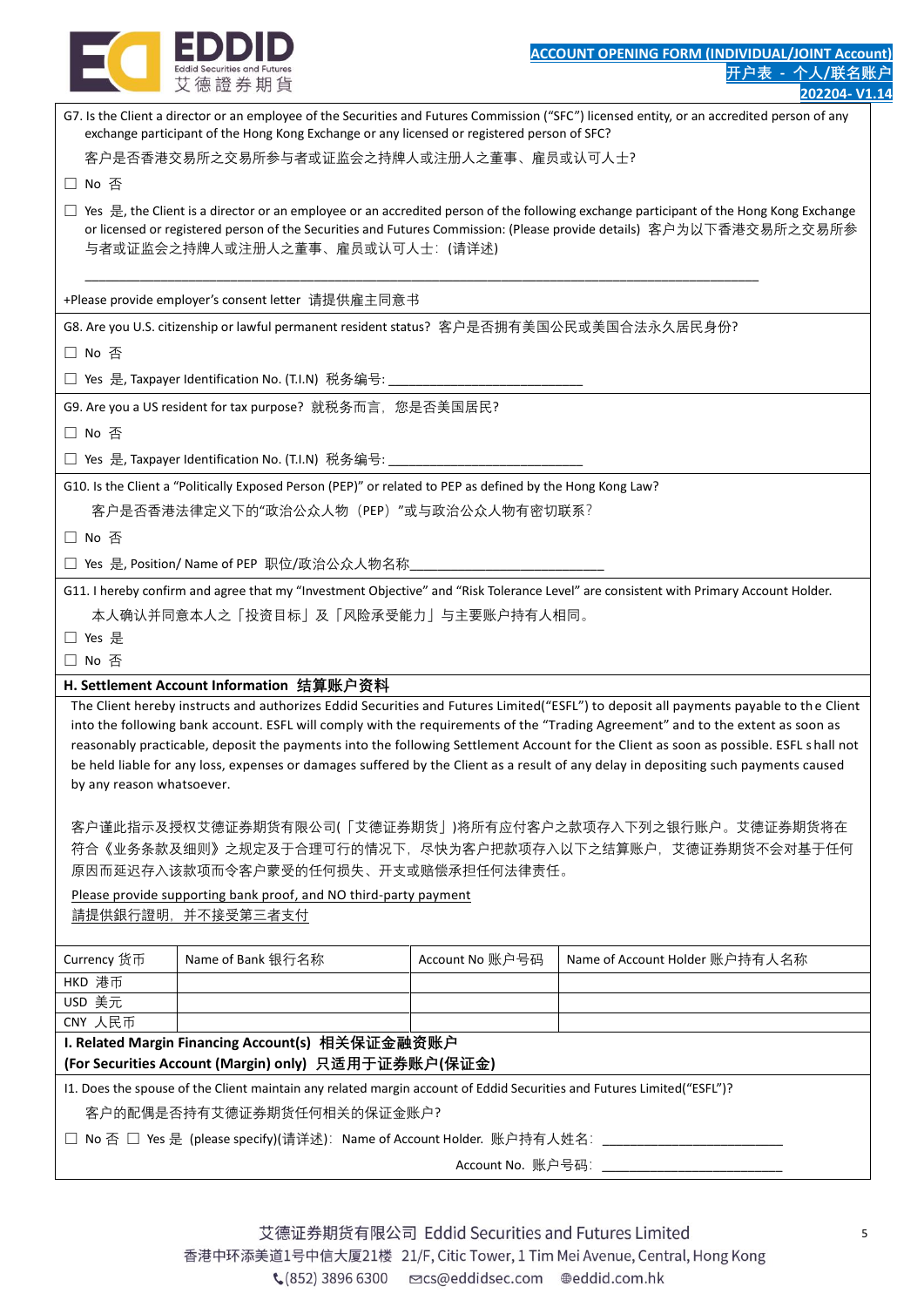

| 12. Does the Client alone or jointly with his/her spouse control 35% or more of the voting rights of another margin client of ESFL? |
|-------------------------------------------------------------------------------------------------------------------------------------|
| 客户及/或其配偶是否单独或共同控制艾德证券期货之其他保证金账户 35%或以上之表决权?                                                                                         |
| □ No 否 □ Yes 是 (please specify)(请详述):Name of Account Holder.  账户持有人姓名: ___________                                                  |
| Account No. 账户号码: ____________________________                                                                                      |
| 13. Does the Client have a margin account opened by a member of the same group of companies of the Client?                          |
| 客户是否有以客户的同一集团公司旗下之公司开立保证金账户?                                                                                                        |
| □ No 否 □ Yes 是 (please specify)(请详述): Name of Account Holder. 账户持有人姓名: ___________                                                  |
| Account No. 账户号码: ___________________________                                                                                       |
|                                                                                                                                     |
| J. Referral and Promotion 邀请及推广                                                                                                     |
| How did you hear about ESFL? (Check all apply) 您透过哪些渠道认识艾德证券期货? (选择所有适用)                                                            |
| Online Ad 网上广告 □ Seminar 讲座      □ Friend 朋友    □ Search Engine 搜索引擎<br>П                                                           |
| □ Newspaper 报纸 □ Magazine 杂志 □ Forum 论坛                                                                                             |
| Others 其他 しんじょう しょうしょう<br>$\perp$                                                                                                   |
|                                                                                                                                     |

Promotional Code 推广码 \_\_\_\_\_\_\_\_\_\_\_\_\_\_\_\_\_\_\_\_\_\_\_\_\_\_ Referral Code 邀请码 \_\_\_\_\_\_\_\_\_\_\_\_\_\_\_\_\_\_\_\_\_\_\_\_\_\_\_\_\_

## **K. DECLARATION 声明**

### **K1. Identity Declaration 身份声明**

| K1.1. Is the Client the Ultimate Beneficial Owner of the account? 客户是否账户的最终实益拥有人? |  |
|-----------------------------------------------------------------------------------|--|
|                                                                                   |  |

| K1.2. Is the Client ultimately responsible for giving trading orders? 客户是否最终负责下单的人? |  |
|-------------------------------------------------------------------------------------|--|

□ No 否, please name the ultimately responsible for trading 最终负责下单人为

( Trading Authorization form is required 必需提交交易授权书)

### □ Yes 是

# **K2. Common Reporting Standard ("CRS") Declaration 共同汇报标准声明**

According to the Inland Revenue Ordinance (Cap. 112) ("IRO") of Hong Kong, Eddid Securities and Futures Limited as a financial institution defined under the IRO is required and authorized to collect and/or report certain information about the Account Holder's tax residence and the account information for the purpose of automatic exchange of financial account information. The information requested and collected in this form is intended to be consistent with the law requirements in Hong Kong. 根据香港《税务条例》 (第 112 章),艾德证券期货有限公司作为《税务条例》定义下的财务机构是被要求及授权收集及/或汇报若干关于账户持有人 的纳税居住地和账户资料作自动交换财务账户资料之用。此表格要求及收集的资料旨在与香港法例要求的一致。

## **Important Notes 重要提示:**

- This is a self-certification provided by account applicant to Eddid Securities and Futures Limited ("ESFL") for the purpose of automatic exchange of financial account information. The information collected by ESFL may be transmitted by ESFL to the Inland Revenue Department for transfer to the tax authority of another jurisdiction(s). 这是由账户申请人向艾德证券期货 有限公司(「艾德证券期货」)提供的自我证明,以作自动交换财务账户资料用途。艾德证券期货可把收集所得的资料 交给税务局,税务局会将资料转交到另一税务管辖区的税务当局。
- You should report all changes in your tax residency status to Eddid Securities and Futures Limited. 如阁下的税务居民身分有 所改变,应尽快将所有变更通知艾德证券期货。

Jurisdiction of Residence and Taxpayer identification Numbers ("TINs") or their functional equivalents ("TIN equivalents") 居留司法管辖区及税务编号或具有等同功能的辨识编号。 **Please select your Jurisdiction(s) of residence for tax purpose (you may provide more than one) 请选择您就税务用途的居留司法管辖区(您可提供多于一个)**

If the account holder is a tax resident of Hong Kong, the TIN is the Hong Kong Identity Card Number (HKID). 如账户持有人是香港税务居民,税务编号是账户持有人的香港身份证号码。 If a TIN is unavailable, provide the appropriate reason A, B or C 如没有提供税务编号, 必须填写合适的理由: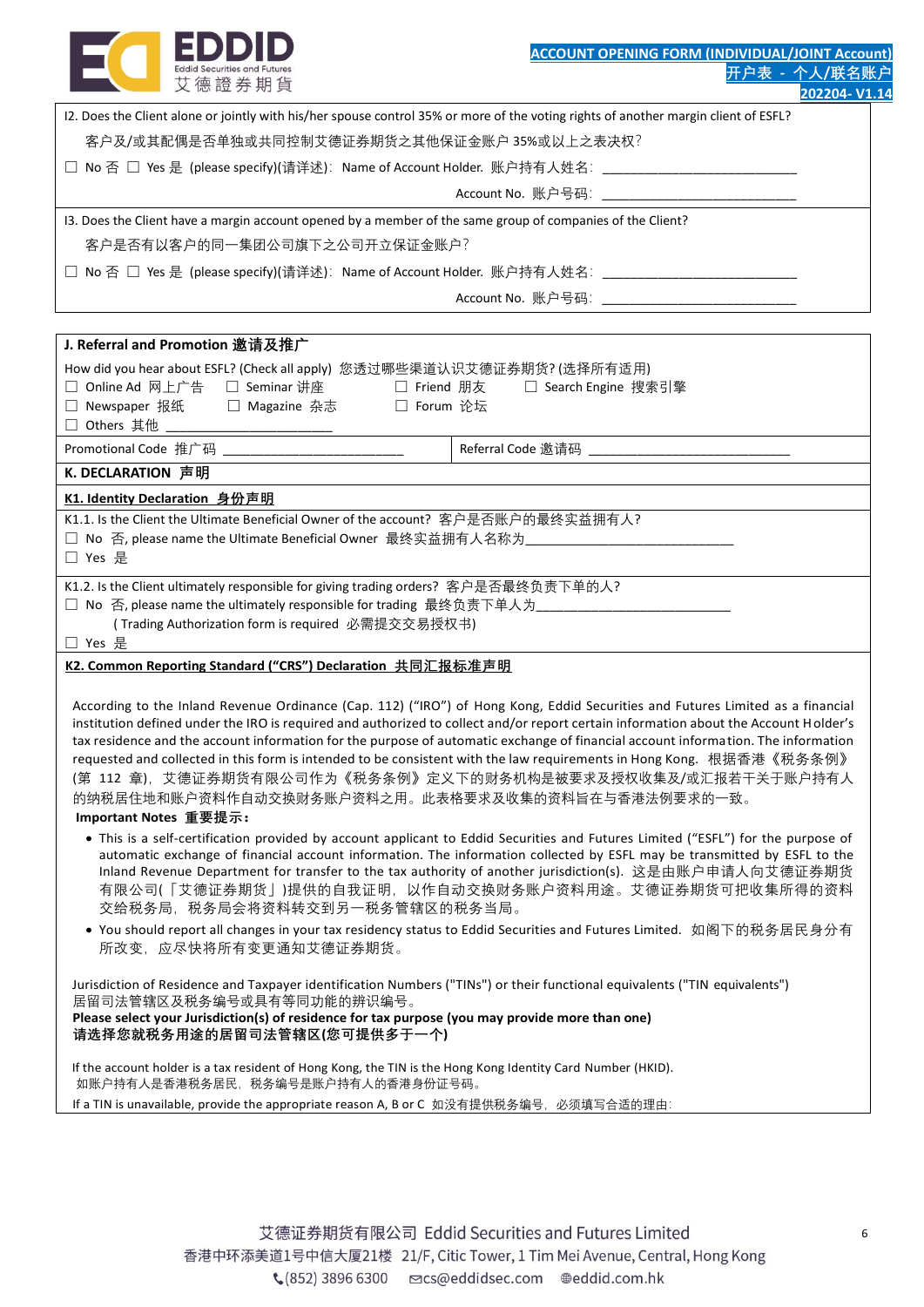

# **Reason A** - The jurisdiction where the account holder is a resident for tax purposes does not issue TINs to its residents. **理由 A** - 账户持有人的居留司法管辖区并没有向其居民发出税务编号。

**Reason B** - The account holder is unable to obtain a TIN. Explain why the account holder is unable to obtain a TIN if you have selected t his reason.

**理由 B -** 账户持有人不能取得税务编号。如选取这一理由,解释账户持有人不能取得税务编号的原因。

**Reason C** - TIN is not required. Select this reason only if the authorities of the jurisdiction of residence do not require the TIN to be disclosed. **理由 C -** 账户持有人毋须提供税务编号。居留司法管辖区的主管机关不需要账户持有人披露税务编号。

| <b>Jurisdiction of Residence</b><br>居留司法管辖区 | <b>TIN</b><br>税务编号 | #Enter Reason A, B or C if no TIN is<br>available<br>如没有提供税务编号,<br>填写理由 A、B 或 C | Explain why the account hold<br>unable to obtain a TIN if<br>you have selected Reason B<br>如选取理由 B, 解释账户持<br>能取得税务编号的原因 |
|---------------------------------------------|--------------------|---------------------------------------------------------------------------------|-------------------------------------------------------------------------------------------------------------------------|
| (1)                                         |                    |                                                                                 |                                                                                                                         |
| (2)                                         |                    |                                                                                 |                                                                                                                         |
| (3)                                         |                    |                                                                                 |                                                                                                                         |
| (4)                                         |                    |                                                                                 |                                                                                                                         |
| (5)                                         |                    |                                                                                 |                                                                                                                         |

#### **DECLARATION 声明**

I declare that 本人声明:-

1. undertake to advise ESFL of any change in circumstances which affects the tax residency status of the individual identified in this form or causes the information contained herein to become incorrect, and to provide ESFL with a suitably updated selfcertification form within 30 days of such change in circumstances;

承诺,如情况有所改变,以致影响本表格所述的个人的税务居民身分,或引致本表格所载的资料不正确,本人会通知艾德证 券期货,并会在情况发生改变后 30 日内,向艾德证券期货提交一份已适当更新的自我证明表格。

2. (a) the information contained in this form is collected and may be kept by ESFL for the purpose of automatic exchange of financial account information, and (b) such information and information regarding the account holder and any reportable account(s) may be reported by the financial institution to the Inland Revenue Department of the Government of the Hong Kong Special Administrative Region and exchanged with the tax authorities of another jurisdiction or jurisdictions in which the account holder may be resident for tax purposes, pursuant to the legal provisions for exchange of financial account information provided und er the Inland Revenue Ordinance (Cap.112); and

已知悉及同意,艾德证券期货可根据《税务条例》(第 112 章)有关交换财务账户资料的法律条文,(a)收集本表格所载资 料并可备存作自动交换财务账户资料用途及(b)把该等资料和关于账户持有人及任何须申报账户的资料向香港特别行政区政 府税务局申报,从而把资料转交到账户持有人的居留司法管辖区的税务当局; 及

3. all statement made in this declaration are to the best of my knowledge and belief, true, correct and complete. 此声明内的所有陈述是根据本人所知所信,是真实、正确及完整。

#### □ **I accept the above declaration 本人接受上述声明**

WARNING: It is an offence under section 80(2E) of the Inland Revenue Ordinance if any person, in making a self- certification, makes a statement that is misleading, false or incorrect in a material particular AND knows, or is reckless as to whether, the statement is misleading, false or incorrect in a material particular. A person who commits the offence is liable on conviction to a fine at level 3 (i.e. HK\$10,000). 警告: 根据《税务条例》第80(2E)条, 如任何人在作出自我证明时, 在明知一项陈述在要项上属具误导性、虚假或不 正确,或罔顾一项陈述是否在要项上属具误导性、虚假或不正确下,作出该项陈述,即属犯罪。一经定罪,可处第3级(即 \$10,000)罚款。

#### **K3. Use of Personal Information Declaration 个人资料之使用声明**

I am hereby informed that Eddid Securities and Futures Limited ("ESFL") intends to use or transfer my personal data to its associated companies and/or its business partners in direct marketing of: (i) Financial services and investment products; (ii) Related promotional schemes; (iii) Financial and investment advices; or (iv) promotional and marketing events of ESFL for the aforesaid serv ices or products. Such personal data includes my name, contact details, financial background and statistical data which are provided to ESFL under this Account Opening Form or obtained by ESFL from time to time. I understand that I may, at any time, require ESFL to cease to use or transfer my personal data for direct marketing through such channel prescribed by ESFL in accordance with the ESFL's PERSONAL INFORMATION COLLECTION STATEMENT AND PRIVACY POLICY STATEMENT.

本人现获告知艾德证券期货有限公司(「艾德证券期货」)拟使用或转移本人之个人资料至其联营公司及/或其合作伙伴作直接促 销: (i)金融服务和投资产品; (ii)相关推广计划; (iii)金融和投资建议; 或(iv)艾德证券期货就上述服务或产品之业务推广和宣传活 动。该等个人资料包括本人在本开户表格中向艾德证券期货提供的及艾德证券期货不时获得的姓名、联络详情、财务背景及统计 资料等。本人明白本人可以根据艾德证券期货的**收集个人资料声明及私隐政策声明**随时通过艾德证券期货指定的渠道要求艾德证 券期货停止在直接促销中使用或转移本人的个人资料。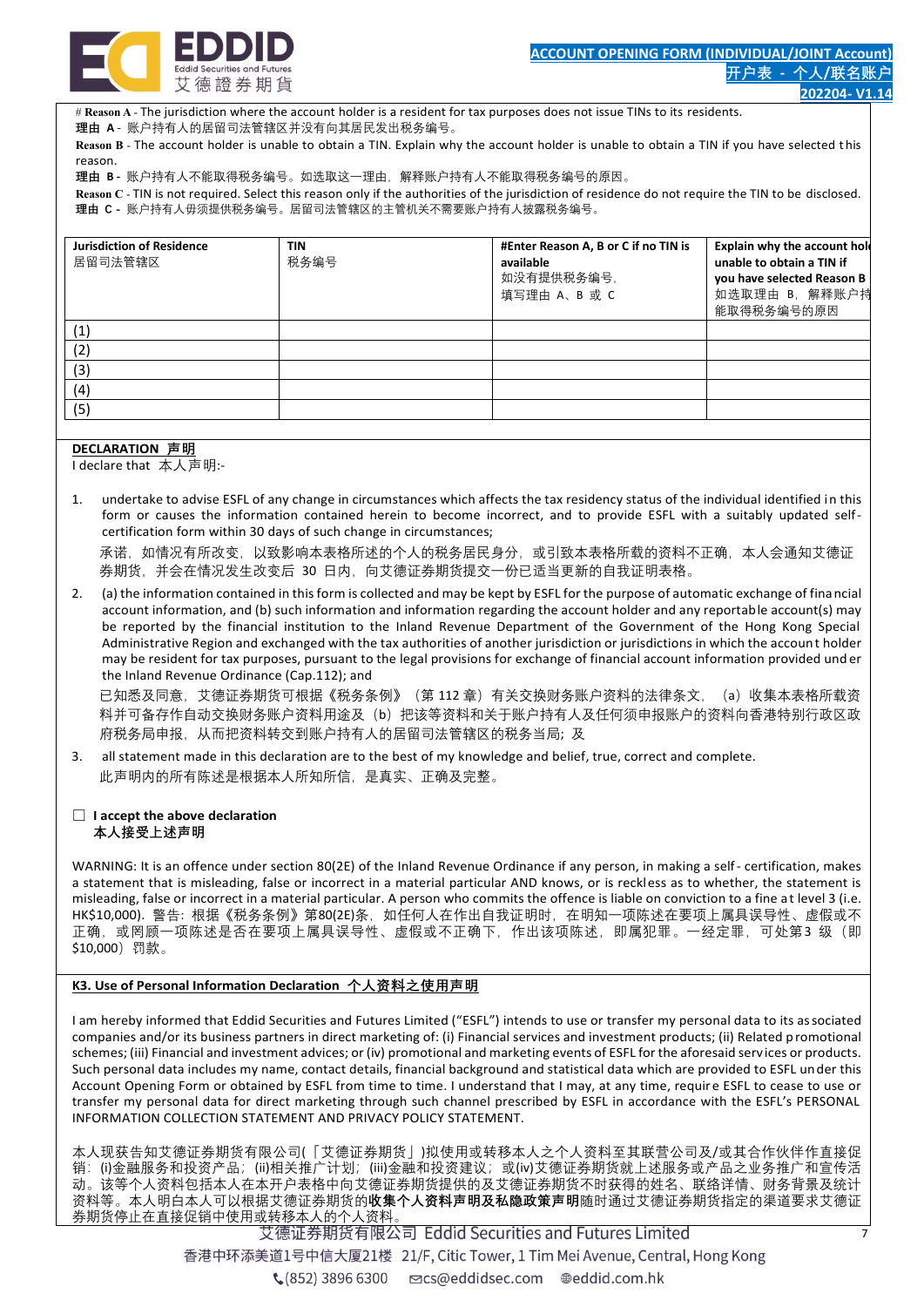

 $\Box$  I object to the use of or transfer my personal data by ESFL and its associated companies and/or it business partners in direct marketing. And I understand that ESFL may, as a result, not be able to process my account application.

本人不同意艾德证券期货及其关联公司根据以上安排把本人之个人资料转移及/或作直接促销,及明白艾德证券期货有可能因 此未能处理本人之申请。

**K4. Client consent to the purposes of use and transfer personal data to the SEHK and/or SFC**

## **「转移客户个人资料给香港联合交易所及/或证券及期货事务监察委员会之『客户同意书』」个人资料之使用声明**

You acknowledge and agree that ESFL may collect, store, process, use, disclose and transfer personal data relating to you (including your CID and BCAN(s)) as required for us to provide services to you in relation to securities listed or traded on the Stock Exchange of Hong Kong (SEHK) and for complying with the rules and requirements of SEHK and the Securities and Futures Commission (SFC) in effect from time to time. Without limiting the foregoing, this includes -

阁下明白并同意,我们艾德证券期货有限公司为了向阁下提供与在香港联合交易所(联交所)上市或买卖的证券相关的服务,以 及为了遵守不时生效的联交所与证券及期货事务监察委员会(证监会)的规则和规定,我们可收集、储存、处理、使用、披露及 转移与阁下有关的个人资料(包括阁下的客户识别信息及券商客户编码)。在不限制以上的内容的前提下,当中包括――

(a) disclosing and transferring your personal data (including CID and BCAN(s)) to SEHK and/or the SFC in accordance with the rules and requirements of SEHK and the SFC in effect from time to time

根据不时生效的联交所及证监会规则和规定,向联交所及/或证监会披露及转移阁下的个人资料(包括客户识别信息及券商 客户编码);

(b) allowing SEHK to: (i) collect, store, process and use your personal data (including CID and BCAN(s)) for market surveillance and monitoring purposes and enforcement of the Rules of the Exchange of SEHK; and (ii) disclose and transfer such information to the relevant regulators and law enforcement agencies in Hong Kong (including, but not limited to, the SFC) so as to facilitate the performance of their statutory functions with respect to the Hong Kong financial markets; and (iii) use such information for conducting analysis for the purposes of market oversight; and

允许联交所:(i)收集、储存、处理及使用阁下的个人资料(包括客户识别信息及券商客户编码),以便监察和监管市场及执 行《联交所规则》;(ii)向香港相关监管机构和执法机构(包括但不限于证监会)披露及转移有关资料,以便他们就香港金融 市场履行其法定职能;及 (iii)为监察市场目的而使用有关资料进行分析; 及

(c) allowing the SFC to: (i) collect, store, process and use your personal data (including CID and BCAN(s)) for the performance of its statutory functions including monitoring, surveillance and enforcement functions with respect to the Hong Kong financial markets; and (ii) disclose and transfer such information to relevant regulators and law enforcement agencies in Hong Kong in accordance with applicable laws or regulatory requirements.

允许证监会:(i)收集、储存、处理及使用阁下的个人资料(包括客户识别信息及券商客户编码),以便其履行法定职能,包 括对香港金融市场的监管、监察及执法职能;及 (ii)根据适用法例或监管规定向香港相关监管机构和执法机构披露及转移有 关资料。

You also agree that despite any subsequent purported withdrawal of consent by you, your personal data may continue to be stored, processed, used, disclosed or transferred for the above purposes after such purported withdrawal of consent. 阁下亦同意,即使阁下其后宣称撤回同意,我们在阁下宣称撤回同意后,仍可继续储存、处理、使用、披露或转移阁下的个人资 料以作上述用途。

Failure to provide us with your personal data or consent as described above may mean that we will not, or will no longer be able to, as the case may be, carry out your trading instructions or provide you with securities related services (other than to sell, transfer out or withdraw your existing holdings of securities, if any)

阁下如未能向我们提供个人资料或上述同意,可能意味着我们不会或不能够再(视情况而定)执行阁下的交易指示或向阁下提供 证券相关服务,惟出售、转出或提取阁下现有的证券持仓(如有)除外。

Note: The terms "BCAN" and "CID" used in this clause shall bear the meanings as defined in paragraph 5.6 of the Code of Conduct for Persons Licensed by or Registered with the Securities and Futures Commission."

备注:本条文所述的"券商客户编码"及"客户识别信息"具有《证券及期货事务监察委员会持牌人或注册人操守准则》第5.6 段所界 定的含义。

□ **I agree to the above Client Consent 本人同意上述『客户同意书』**。

□ **I disagree to the above Client Consent. 本人不同意上述『客户同意书』**。

 If ESFL cannot obtain your consent herein, it may mean that ESFL cannot (as the case may be) execute your order or provide you with securities related services. **Therefore, ESFL is not able to accept your securities account open application.** 阁下如未能向我们提供上述同意,可能意味着我们不能(视情况而定)执行阁下的交易指示或向阁下提供证券相关服务。**因此 我们未能接受您的证券账户开户申请。**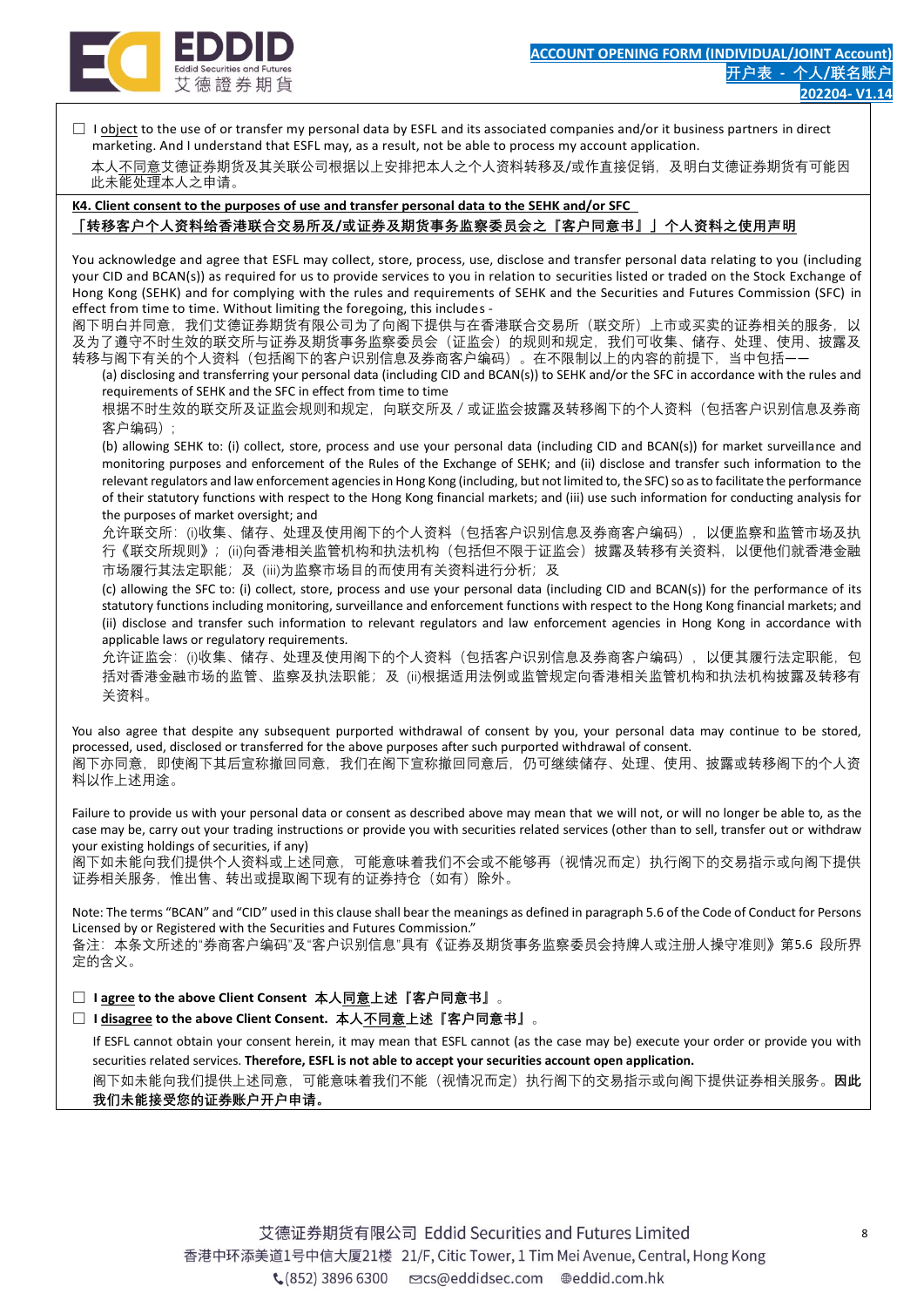

## **K5. Client Declaration 客户声明**

1. The Client agrees to open accounts listed in Section A2 herein ("Account") with ESFL and is bounded by the Account Opening Form and the relevant Sections of the "Trading Agreement" and all the provisions of the rules and guidelines promulgated by ESFL from time to time (collectively referred to as "All Those Terms"). The Client has already been advised by ESFL to seek independent legal advice for All Those Terms. The Client agrees that ESFL can request the Client to sign any documents as required under the above said terms and conditions. Before opening the Account with ESFL, the Client has fully read and understood the contents of All Those Terms and the Client agrees, accepts and confirms all its provisions and agrees and accepts to be bound by All Those Terms.

客户同意遵守开户表及《业务条款及细则》之相关章数的所有条款及条件及其他由艾德证券期货不时发出之守则及指 引内之所有条款及条件 (统称「该等条款」) 开立此开户表格 A2 章节所列出的账户 (「账户」)。艾德证券期货已经 建议客户对上述之该等条款寻求独立法律意见。客户同意艾德证券期货有权要求客户就上述有关条款及规则的要求签 署相关文件。客户于艾德证券期货开立账户前已经细阅及完全明白所有该等条款之内容,客户并同意、接受及确认该 等条款内所有条款及条件,并同意及接纳受该等条款的约束。

2. The Client hereby acknowledges and confirms that the Client has authorized ESFL to deal with the Client's moneys, securities, the Collateral and the Margin upon and in accordance with the relevant part of the "Trading Agreement" (the "Relevant Standing Authority"). The Client acknowledges and confirms that the contents and effects of the Relevant Standing Authority have been explained to the Client, and the Client fully understands: - (i) the contents and effects of the Relevant Standing Authority; and (ii) The Client hereby authorizes ESFL to have an absolute discretion to renew the relevant authorities. The Standing Authority (Client Securities) is applicable to the Securities Margin Accounts Clients while it is not applicable to cash clients who only hold a securities cash account. The Standing Authority (Client Money) is applicable to the Clients with multiple accounts while it is not applicable to clients holding one account only.

客户谨此知悉及确认,已根据《业务条款及细则》内之适用部分(「适用常设授权」),授权艾德证券期货处置客户款 项、证券、抵押品及保证金。客户知悉及确认适用常设授权的内容及作用已获清楚解释,而客户亦完全明白(i)适用常 设授权的内容及作用;及(ii)客户谨此授权艾德证券期货有绝对的酌情权延续有关授权。常设授权(客户证券)适用于证券 保证金账户的客户,并不适用于只持有证券现金户口的客户。常设授权(客户款项)适用于持有多于一个户口的客户,并 不适用于只持有单一户口的客户。

3. The Client acknowledges and confirms Standing Authority is required to be renewed annually. The Client has authorized ESFL to automatically renew the aforesaid for the Client annually. The Client has the choice to reject the renewal. If no written objection is received by mail from the Client, it means the Client accepts the extension and to be bounded by the renewed Standing Authority agreement.

客户知悉及确认常设授权每年需续约一次。客户已授权艾德证券期货每年替客户自动延续上述授权,客户可提出反 对。如没有收到客户书面反对,则表示客户同意及接受延长常设授权并继续受其约束。

4. The Client hereby instructs and authorizes ESFL to accept moneys or funds paid and/or cheques drawn from any bank account(s) solely held by the Client and/or jointly held by the Client and any person(s) and to accept the Client's securities and/or the collateral (either in its sole name or in the joint name with any person(s)). The Client shall be responsible to ensure that the holder of bank account, cheque issuer, owner of securities and/or the owner of relevant collateral of deposit of funds are consistent with the name of the Client's account and declares that the Client is the owner of the said cash, securities and/o r relevant collateral. ESFL shall not be responsible for making any verification. ESFL shall have an absolute discretion to determine whether or not to accept the deposit of such moneys, funds, cheques drawn from such bank account(s), Internet Depositing Money, securities, collateral and/or relevant instructions, and under any circumstances ESFL shall not be held liable for any loss, damages, expenses, loss of profit whatsoever suffered and/or incurred by the Client arising out (directly or indirectly) of or in connection with ESFL's accepting or not accepting such deposit of moneys, funds, cheques drawn from such bank account(s), Internet Depositing Money, securities, collateral and/or relevant instructions.

客户特此指示及授权艾德证券期货接受客户由其单独持有及/或由客户与其他人士共同持有之银行账户所支付之金钱或 资金及/或发出的支票存款及接受客户之证券及/或抵押品(以其个人名义或与其他人士共同名义)。客户须确保存入之款 项之银行账户名称、支票发出人、证券拥有人及/或相关抵押品拥有人与客户之账户名称相符,并声明客户拥有该款项 及证券及/或相关抵押品之拥有权,艾德证券期货无需另行查证。艾德证券期货有绝对酌情权决定是否接纳由该银行账 户存入之该等金钱、资金、发出的支票存款、网上存款、证券、抵押品及/或有关指示,并在任何情况下艾德证券期货 无须因为其接纳或不接纳由该银行账户存入之该等金钱、资金、发出的支票存款、网上存款、证券、抵押品及/或有关 指示而(直接或间接)引致客户所蒙受的任何损失、损害赔偿、开支或失去任何利润而承担责任。

5. The Joint Clients have authorized ESFL to accept the instructions of any one or all of the Joint Clients ("Such Person") to ESFL (including but not limited to verbal instructions and written instructions). Such Person shall have the authority to handle t he operation of the Account and exercise all rights, powers and discretion pursuant to All Those Terms on behalf of any of the Joint Client. ESFL may follow the Instructions given by Such Person and shall not be required to give notice to, or obtain authorization from, any one or all of the Joint Clients in respect of such Instructions. ESFL shall have an absolute discretion to determine whether or not to accept the relevant Instructions and ESFL shall not be liable as such for any loss whatsoever incurred as a result of accepting or not accepting the instructions. Any act, conduct, Instructions, directions, decisions and/or authorizations of any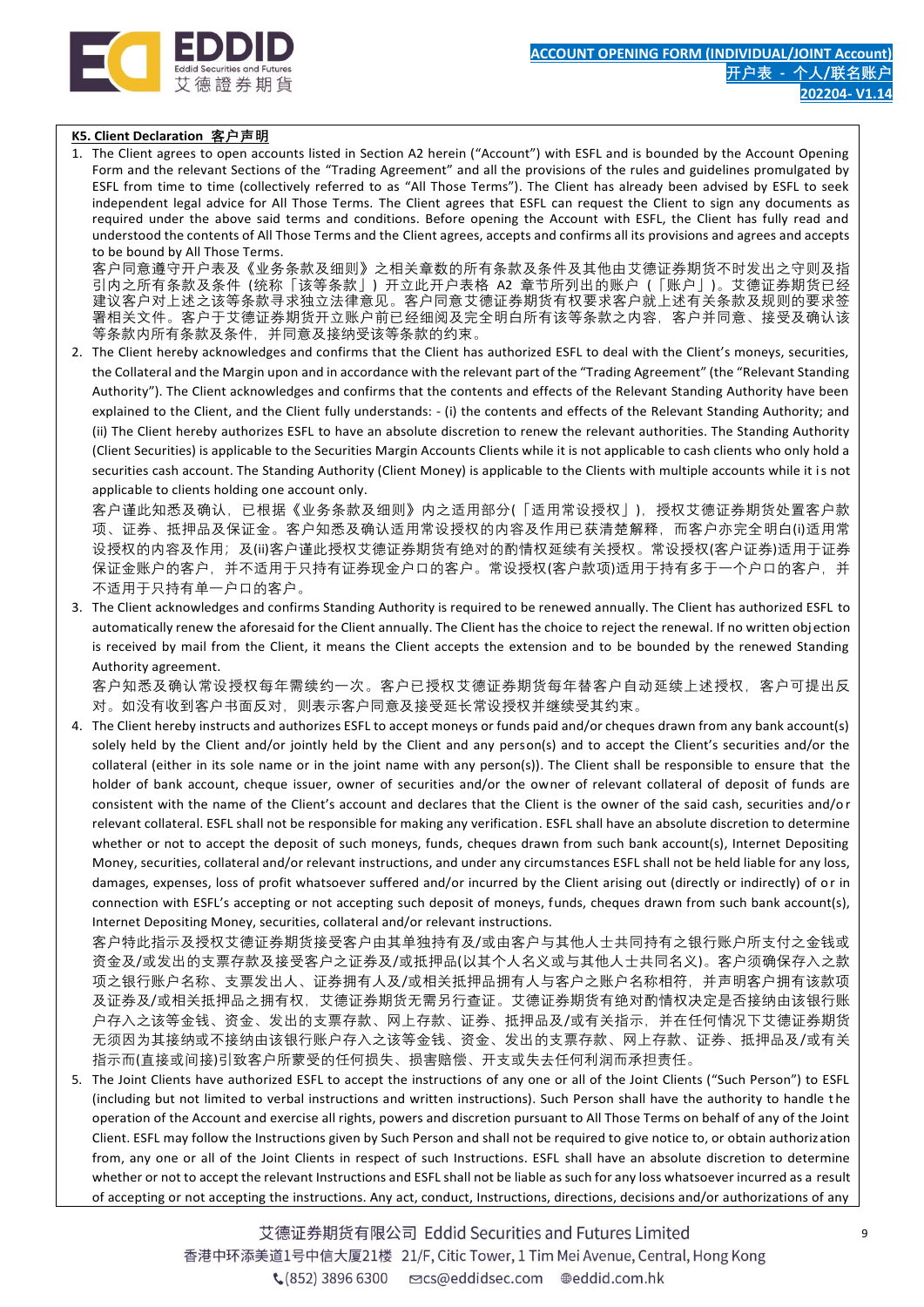

of the Joint Clients shall be jointly and severally binding on the other Joint Clients.

联名客户已授权艾德证券期货可接受联名客户的其中一位人士(「该人士」)个别向艾德证券期货发出任何指示(包括但 不限于口头指示及书面指示)。该人士有权处理账户内的运作及代表其他联名客户行使该等条款下的所有权利、权力及 酌情权。艾德证券期货可根据该人士发出的指示行事,而不需向其他联名客户或所有联名客户发出有关指示的通知, 或取得有关指示的授权书。艾德证券期货有绝对酌情权决定是否接纳有关指示,以及有关接纳与否而导致之后果,艾 德证券期货亦无须就此而负上任何责任。任何联名客户的任何行动、行为、指示、方向、决定及/或授权,对其他联名 客户均构成个别及共同的约束力。

6. The Client or its Authorized Person must use the designated telephone number provided by ESFL from time to time (the "Designated Telephone") for any instructions. For the avoidance of doubt, if (i) any Instructions given by telephone other th an the Designated Telephone, or (ii) or any Instructions given by other telephone numbers of ESFL or any Instructions given by messages left at the voicemails of other telephone numbers of ESFL or any personal mobile phone numbers of the employees or agents of ESFL (collectively referred to as "Non-designated Telephone Number Instructions") shall not be accepted by ESFL. Notwithstanding the above restrictions, ESFL has an absolute discretion to determine whether or not to accept the Non designated Telephone Number Instructions and ESFL shall not be liable as such for any loss whatsoever incurred as a result of accepting such instructions.

客户或其获授权人士必须使用艾德证券期货不时提供的指定电话号码("指定电话号码")进行任何指示。为清楚起见,如 客户(i)透过电话但并非使用指定电话号码给予的任何指示; 或(ii)透过艾德证券期货的其他电话号码给予的任何指示或艾 德证券期货的其他电话号码的留言信箱留下口讯所给予的任何指示或透过艾德证券期货的雇员或代理人的个人手提电 话号码给予的任何指示 (统称「非指定电话号码指示」),艾德证券期货均不接受。即使有以上之规限,艾德证券期货 有绝对酌情权决定是否接纳非指定电话号码指示,以及有关接纳与否而导致之任何损失,艾德证券期货亦无须就此而 负上任何责任。

7. ESFL may post the specifications and information relating to the relevant securities (including but not limited to the margin requirement to open any transaction) o[n www.eddid.com.hk](http://www.eddid.com.hk/) from time to time and the same shall be binding on the Client. ESFL shall not be held liable for any error, loss, expenses, damages or loss of profit suffered by the Client as a result of any omission of such specifications and information or delay in notifying such specifications and information. The Client hereby confirms that the Client has read and fully understood such specifications and information in a language of the Client's choice. The Client also confirms that the Client has been invited to ask questions in writing and take independent advice. 艾德证券期货不时于[www.eddid.com.hk](http://www.eddid.com.hk/) 内刊载有关证券期货之规格及资料(包括但不限于任何交易的保证金要求), 该

等规格及资料对客户有约束力。艾德证券期货不须对该等规格及资料的遗漏或延误通知令客户蒙受的任何错误、损 失、开支、赔偿或失去任何利润而负上任何责任。客户现确认客户已详细阅读按照客户选择的语言而提供之该等规格 及资料。客户亦确认已获邀请透过书面途径提出问题及寻求独立意见。

8. The Client declares and confirms that all the information provided in this Account Opening Form is true, complete and correct and authorizes ESFL to confirm this from any source and the Client shall immediately inform ESFL of any change of the aforesaid information.

客户声明及确认所有填写于本开户表的资料均属真实,完全及正确,并授权艾德证券期货可向任何方面查证。客户承 诺,如上述资料有任何变更,客户必须立刻通知艾德证券期货。

9. The Client acknowledges and confirms that the following Licensed Person has already explained the Form herewith including but not limited to the Risk Disclosure Statement as set out in the "Trading Agreement" in a language of the Client's choice. The Client hereby fully understood and accepted all the aforesaid contents and provisions and has also already sought independent legal advice.

客户知悉及确认艾德证券期货已根据客户所选择的语言向其解释此表格包括但不限于《业务条款及细则》内的风险披 露声明。客户已完全明白及接受所有内容和细则,并已寻求独立法律意见。

10. The Client authorizes ESFL on behalf of the Client to take any necessary action to open any account(s) with any relevant financial company(ies)/institution(s) at the absolute discretion of ESFL.

客户已授权艾德证券期货全权代表客户并有绝对酌情权在相关金融机构开设任何账户及办理相关手续。

- 11. The Client authorizes ESFL to pass the order on behalf of the Client to any relevant financial company(ies)/institution(s) and the Client is aware and confirms ESFL does NOT involve in any Client's order. The Client acknowledges and accepts the risks in th e event that the relevant financial company(ies)/institution(s) defaults or fails to fulfill their roles; or the relevant financial company(ies)/institution(s) bankrupts or ceases business, the Client may not be able to complete the transaction or lose mone y or holdings. In any condition, ESFL will NOT be responsible for any losses or damages incurred or suffered as a result thereof. 客户已授权艾德证券期货把客户的交易指示转递予任何相关金融公司/机构,并知悉及确认艾德证券期货没有参与任何 客户的交易指示。客户知悉及同意承担因相关公司/金融机构违约或停止履行其责任,或因相关金融公司/机构破产或 停业,而导致客户无法完成交易或损失金钱或所持有的风险。在任何情况下,艾德证券期货均不须对上述所引致的损 失或损害承担任何责任。
- 12. The Client agrees and accepts ESFL to set-off on a cash rolling balance basis, any amount receivable from, and payable to, the account where such amount arise from the purchase and sale of securities by the Client on a cash-against-delivery basis, the Client now authorizes ESFL to set-off such amounts against each other in such account; and dispose of securities held for the 艾德证券期货有限公司 Eddid Securities and Futures Limited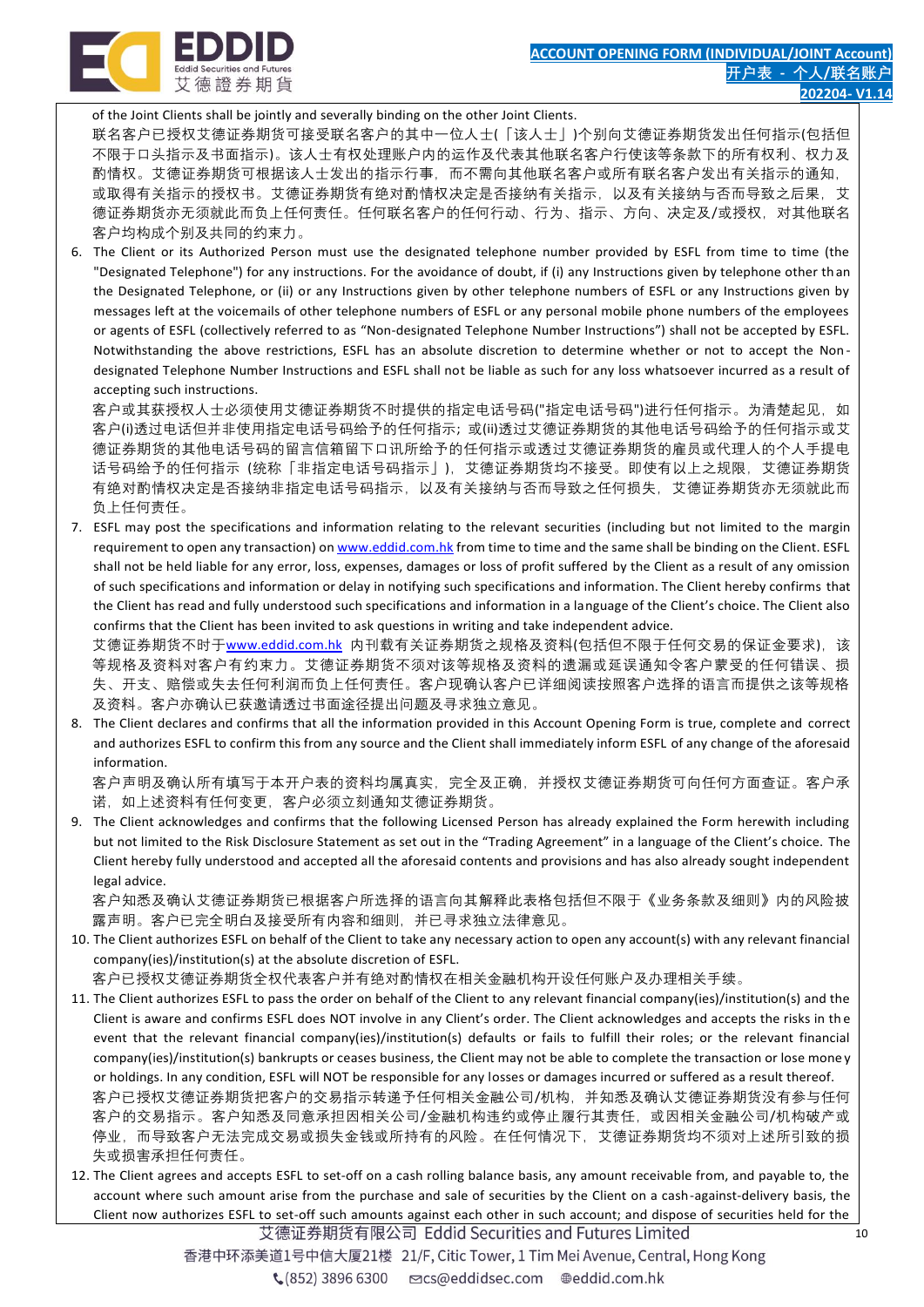

艾德證券期貨

Client for the purpose of settling any of the amounts payable by the Client to ESFL.

客户同意及接受艾德证券期货以现金结余滚存方式就账户内将应从账户收取的款项与应向该账户支付的款项互相抵

- 销,而该等款项是因该账户以货银两讫形式买卖证券所产生的,现客户授权艾德证券期货就该账户内该等款项互相抵 销;及为清偿客户应支付予艾德证券期货的款项而处置为客户持有的证券。
- 13. Regarding the Account Type in the Section A2 herein, the Client understands and confirms any additional account type can be activated through the telephone or other electronic means with ESFL; the Client agrees and accepts to be bounded by All Those Terms.

有关于上述 A2 章节中的账户类别,客户明白及确认日后可透过电话或电子途径通知艾德证券期货加开任何其他类别 账户。客户亦须同意及接受账户开启后的《该等条款》。

- 14. The Client agrees that margin requirement to open any transaction is prescribed by ESFL from time to time and the Client should pay attention to the announcement/notice promulgated on [www.eddid.com.hk](http://www.eddid.com.hk/) from time to time. 客户同意进行任何交易的保证金要求将会由艾德证券期货不时订立,客户应不时留意于 [www.eddid.com.hk](http://www.eddid.com.hk/) 刊载的有 关公告/通知。
- 15. The Client agrees that if the deposit/withdraw currency is other than the account denominated currency, the deposit/withdraw will be converted into the account denominated currency according to the applicable exchange rate available at ESFL. 客户同意如客户以账户基准货币以外的货币存款/提款,艾德证券期货会以当时适用的汇率将存入/提取的外币兑换成 该账户之基准货币。
- 16. The Client agrees that according to the FATCA ("Foreign Account Tax Compliance Act"), ESFL must identify U.S. account holders as well as entities under U.S. control (i.e. U.S. persons having a substantial ownership interest in the entity) and provide the Internal Revenue Service ("IRS") with information on their assets, income payments and trade flows during the fiscal year. 客户同意根据「海外账户税收遵从法」("FATCA") ,艾德证券期货必须识别出美国账户持有人及由美国控制的实体(即 持有实体重大拥有权权益的美国人士),然后向税务局(IRS)提供其于该财政年度内的资产、收入款项及交易流资料。
- 17. The Client agrees that according to the Inland Revenue Ordinance (Cap. 112) ("IRO") of Hong Kong, ESFL as a financial institution defined under the IRO is required and authorized to collect and/or report certain information about the Account Holder's tax residence and the account information for the purpose of automatic exchange of financial account information. The information requested and collected in this form is intended to be consistent with the law requirements in Hong Kong. 客户同意根据香港《税务条例》(第 112 章), 艾德证券期货作为《税务条例》定义下的财务机构是被要求及授权收集 及/或汇报若干关于账户持有人的纳税居住地和账户资料作自动交换财务账户资料之用。此表格要求及收集的资料旨在
- 与香港法例要求的一致。 18. The Chinese version of All Those Terms shall prevail over other translated versions which is for reference only.
- 该等条款以中文版本为准,如有任何对该等条款的翻译文本仅作为参考目的使用。
- 19. I (the Client) hereby declare that after signing in the signature column herein below by myself (the Client), indicated that I (the Client) have already fully read, confirmed, agreed, accepted and understood All Those Terms (including all the relevant contents and provisions of this Account Opening Form, the Risk Disclosure Statements, "Terms and Conditions for "Trading Account"), I (the Client) have already sought independent legal advice and have also understood all the contents and provisions and have no questions to ask.

本人(客户)兹声明,当本人(客户)于下列签署栏内签署后,即表示本人(客户)已完全细阅、确认、同意、接受及明白该 等条款(包括本开户表格内所有内容、《风险披露声明》及《业务条款及细则》内的所有条款)。关于上述所有内容和细 则,本人(客户)已寻求独立法律意见,并明白所有内容和细则及没有任何疑问。

| <b>Primary Account Holder</b> | <b>Joint Account Holder</b> |
|-------------------------------|-----------------------------|
| 主要账户持有人                       | 联名账户持有人                     |
|                               |                             |
| Signature                     | <b>Signature</b>            |
| 签署                            | 签署                          |
| Name                          | <b>Name</b>                 |
| 姓名                            | 姓名                          |
| <b>Sign Date</b>              | <b>Sign Date</b>            |
| 签署日期                          | 签署日期                        |